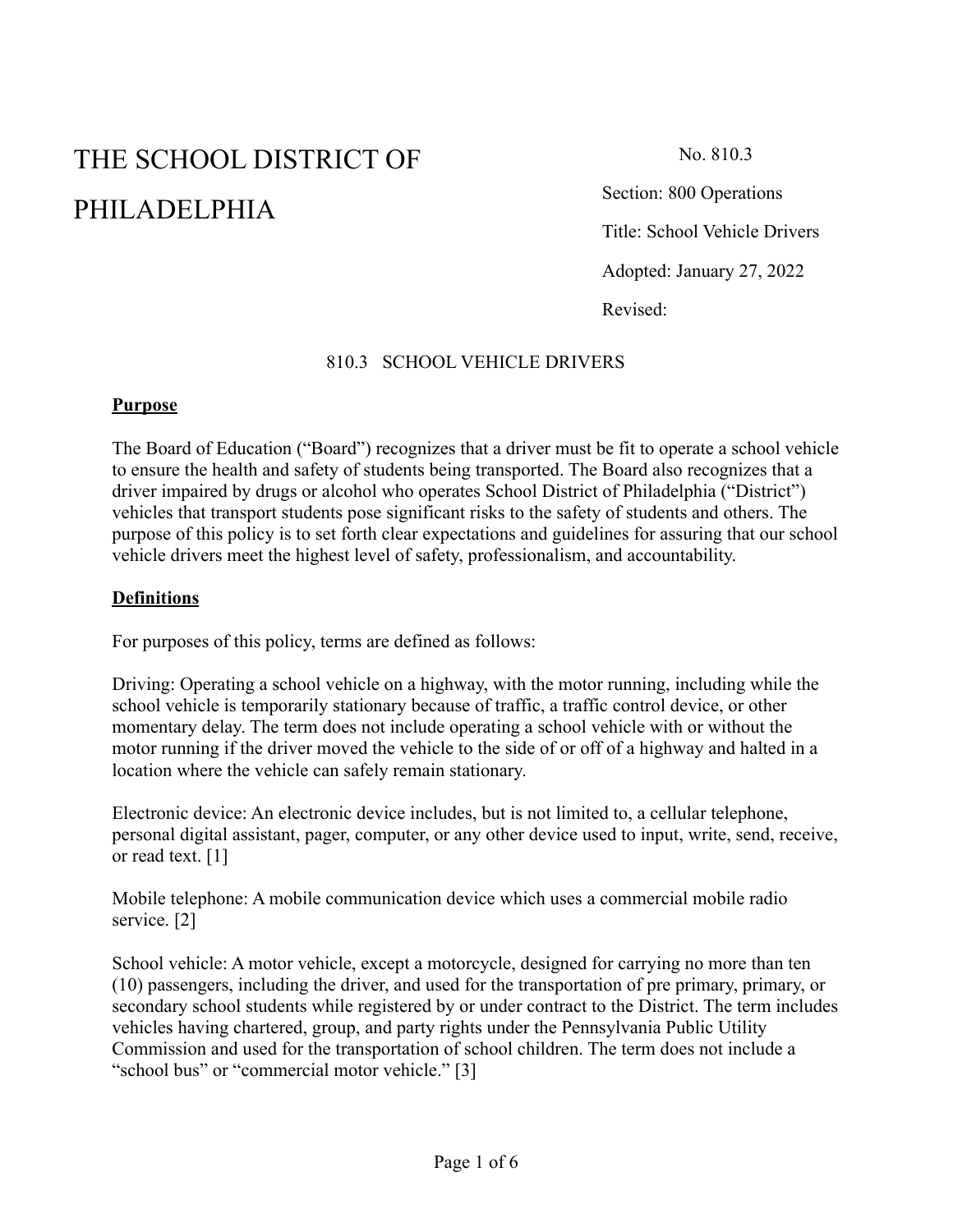Texting: Manually entering alphanumeric text into or reading text from an electronic device. The following shall apply: [1]

- The term includes, but is not limited to, short message service, emailing, instant messaging, a command or request to access an Internet web page, pressing more than a single button to initiate or terminate a voice communication using a mobile telephone, or engaging in any other form of electronic text retrieval or entry, for present or future communication.
- The term does not include:
	- Inputting, selecting, or reading information on a global positioning system or navigation system.
	- Pressing a single button to initiate or terminate a voice communication using a mobile telephone.
	- Using a device capable of performing multiple functions, including, but not limited to, fleet management systems, dispatching devices, citizens band radios, and music players, for a purpose that is not prohibited by law.

Use a handheld mobile telephone or other electronic device: [2]

- Using at least one (1) hand to hold a mobile telephone to conduct a voice communication.
- Dialing or answering a mobile telephone by pressing more than a single button.
- Reaching for a mobile telephone in a manner that requires a driver to maneuver so that the driver is no longer in a seated driving position, restrained by a seat belt.

## **Authority**

As required by the Pennsylvania School Code, the Board shall implement a drug use and alcohol misuse prevention program for drivers who operate school vehicles and are not Covered Drivers under [Policy 810.1](https://www.philasd.org/schoolboard/policies/) - School Bus Drivers and School Commercial Motor Vehicle Drivers. [4]

All contracted transportation providers shall implement a drug use and alcohol misuse prevention program for drivers who operate school vehicles and are not Covered Drivers under [Policy](https://www.philasd.org/schoolboard/policies/) [810.1](https://www.philasd.org/schoolboard/policies/). [4][5]

School vehicle drivers shall observe all state and federal laws and Pennsylvania Department of Transportation regulations governing traffic safety and school vehicle operation.

The Board prohibits school vehicle drivers from texting and from using a handheld mobile telephone or other electronic device while driving a school vehicle except when it is necessary to communicate with law enforcement officials or other emergency services. [6]

#### **Delegation of Responsibility**

The Board directs the Superintendent or their designee, through the Office of Talent and the Department of Transportation Services, to develop administrative procedures to implement this policy and the requirements of law, which may include the following components:

1. Establishment of procedures for drug and alcohol testing of school vehicle drivers and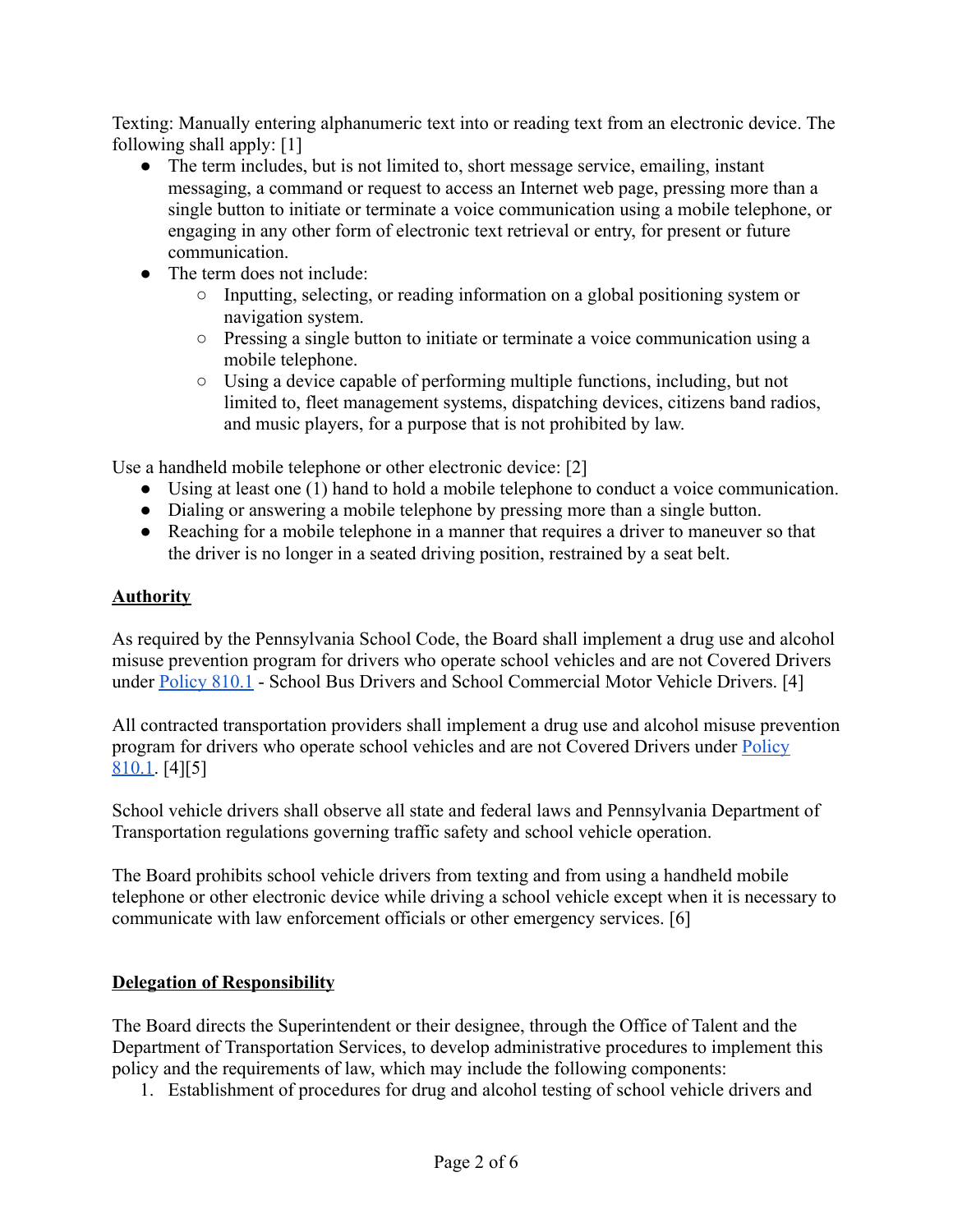2. Establishment of procedures for obtaining and reviewing each school vehicle driver's driving record to determine whether the driver meets the minimum requirements for safe driving and is not disqualified to operate a vehicle. [7]

The Superintendent or designee shall provide each driver, upon hire or transfer, with:

- This policy and its accompanying administrative procedures, and
- Educational materials that explain the state and federal requirements related to misuse of alcohol and use of controlled substances.

The Superintendent or designee shall also provide notice to representatives of employee organizations of the availability of this information. The Board designates the Office of Talent and Department of Transportation Services to be the contact person for questions about the drug use and alcohol misuse program.

## **Mandatory Regulatory Procedures**

School vehicle drivers shall comply with the requirements for background checks/certifications and employment history reviews in accordance with applicable law, Board policy, and administrative procedures. These requirements are addressed separately in [Policy 304](https://www.philasd.org/schoolboard/policies/) - Employment of District Staff for drivers employed by the District and [Policy 818](https://www.philasd.org/schoolboard/policies/) - Clearances for Contracted Services for drivers employed by an independent contractor. [5][8][9][10][11][12]

Prior to employment and at least once each school year, school vehicle drivers shall submit a copy of a valid driver's license to the Superintendent or designee. [7]

# **Reporting Requirements**

School vehicle drivers shall report misconduct in accordance with [Policy 317](https://www.philasd.org/schoolboard/policies/) - Employee Conduct and Reporting Requirements for drivers employed by the District and [Policy 818](https://www.philasd.org/schoolboard/policies/) - Clearances for Contracted Services for drivers employed by an independent contractor. [5][13]

School vehicle drivers using controlled substances prescribed for therapeutic purposes by a licensed medical practitioner shall submit the practitioner's written statement that the prescribed substance will not adversely affect the employee's ability to safely operate a school vehicle.

School vehicle drivers shall also inform their supervisors of any use of drug(s) or medication(s) for which the packaging includes warnings that, "marked drowsiness may occur" and/or to "be careful when driving a motor vehicle or operating machinery."

A school vehicle driver arrested, charged with, or issued a citation for violating a federal or state law or local ordinance relating to motor vehicle traffic control in this or any other state or any federal, provincial, territorial, or municipal law relating to motor vehicle traffic control in Canada, other than parking violations, shall notify their supervisor and/or the contract carrier in writing before the end of the business day following the day the school vehicle driver is arrested, charged, or cited. Notice is required no matter what type of vehicle the driver was driving.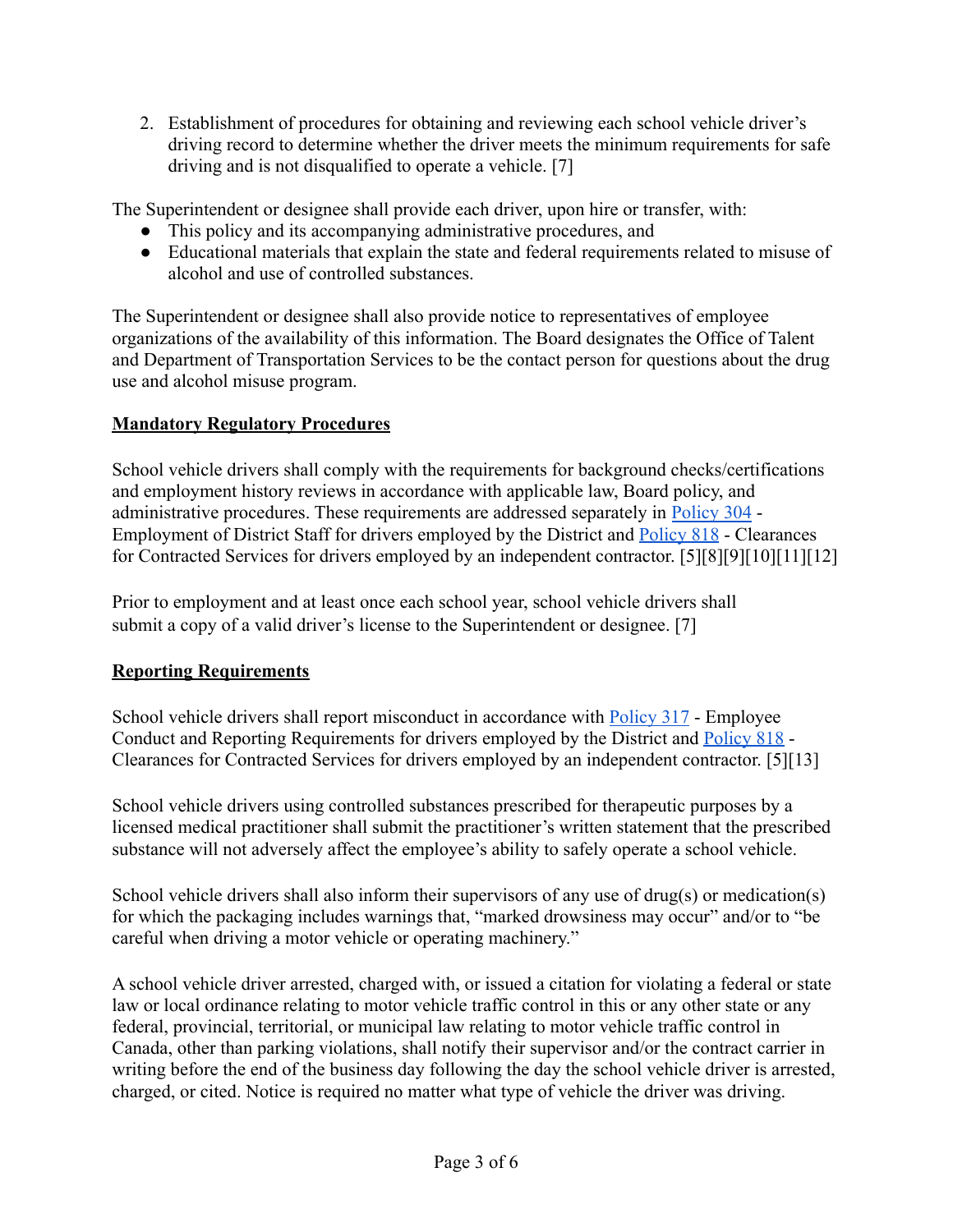An employee who has provided timely notification of an arrest, citation, or charge reported by the employee shall not be terminated based solely on the employee providing the notice of the arrest, citation, or charge. Termination based on the underlying misconduct may be taken only where there has been a conviction of the violation, or where there is independent evidence of the underlying misconduct warranting termination or other discipline. This shall not preclude suspension, reassignment, or other action pending resolution of the charges reported by the employee, nor disciplinary action up to and including termination for failure to provide timely notice of an arrest, citation, or charge. [5][13]

A school vehicle driver who is convicted of violating a federal or state law or local ordinance relating to motor vehicle traffic control in this or any other state or any federal, provincial, territorial, or municipal law relating to motor vehicle traffic control in Canada, other than parking violations, shall notify their supervisor and/or the contract carrier in writing of the conviction within fifteen (15) days of the date of conviction. Notice is required no matter what type of vehicle the driver was driving.

Any school vehicle driver whose operating privilege is suspended, revoked, canceled, or recalled by any state, who loses the privilege to drive a vehicle, school bus, or commercial motor vehicle in any state for any period, or who is disqualified from driving a school bus or commercial motor vehicle for any period, shall notify their supervisor and/or the contract carrier immediately upon reporting to work for the next scheduled shift following the notice of the suspension, revocation, cancellation, loss, or disqualification. [7]

#### **Controlled Substances and Alcohol**

#### *Drug and Alcohol Testing*

The District shall require school vehicle drivers to submit to the following drug and alcohol tests: pre-employment, random, post-accident, reasonable suspicion, return-to-work, and follow-up.

#### **Prohibited Conduct**

School vehicle drivers shall not use medical marijuana products.

School vehicle drivers shall not ingest hemp products or otherwise use hemp products in a way that may result in absorption of hemp or hemp residue into the body.

A school vehicle driver shall not report for duty, drive, operate, or be in the actual physical control of the movement of a school vehicle under the following circumstances:

- 1. While using or while having any amount of alcohol present in the body, including medications containing alcohol. [14]
- 2. While under the influence of a controlled substance or combination of controlled substances, or the combined influence of alcohol and a controlled substance or substances. [15]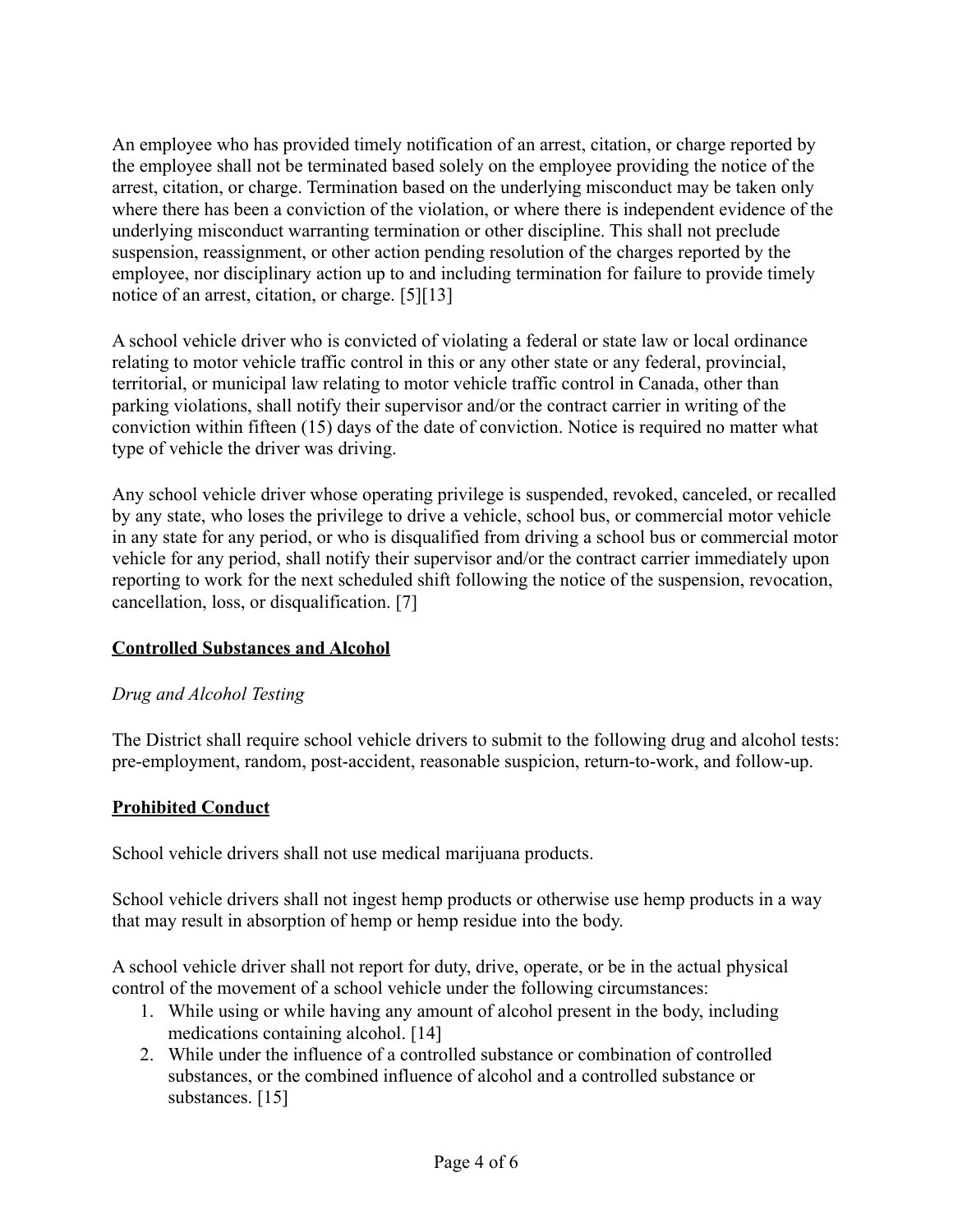3. After consuming alcohol or a controlled substance within the previous eight (8) hours. An exception shall be made for therapeutic use of prescribed controlled substances used by a school vehicle driver when the driver has submitted in advance a licensed medical practitioner's written statement that the prescribed substance will not adversely affect the driver's ability to safely operate a school vehicle.

# **Consequences/Discipline**

The District shall place a school vehicle driver who drives, operates, or is in physical control of a school vehicle out of service for thirty (30) days if the school vehicle driver: [7][14]

- 1. Has any detectable amount of alcohol in their system; or
- 2. Refuses to take a test to determine their alcohol content.

Consistent with [District 1201 Local 32BJ Collective](https://www.seiu32bj.org/wp-content/uploads/2020/08/CBA-2016-2020-1201-School-1.pdf) Bargaining Agreement and legal requirements, a determination shall be made as to the appropriate disciplinary action, up to and including termination, for a school vehicle driver who violates applicable law and regulations, Board policy, or administrative procedures. [5][13][16]

# **Maintenance of Records**

Drug and alcohol test information for school vehicle drivers shall be maintained separate from test information for Covered Drivers under [Policy](https://www.philasd.org/schoolboard/policies/) 810.1. Such information shall be treated as confidential and shall only be released in accordance with law. [17]

Drug and alcohol test information for school vehicle drivers shall not be included on the U.S. Department of Transportation Drug and Alcohol Testing MIS Data Collection Form.

# **Acknowledgment of Receipt**

Each school vehicle driver shall sign a statement certifying that they have received a copy of this policy and its accompanying administrative procedures.

The Department of Transportation Services shall keep the original signed statement in the school vehicle driver's personnel file and provide a copy to the driver.

# **Training**

School vehicle drivers shall attend orientation and training sessions, as appropriate to the nature of their service. When training is provided for other school employees relating to the legal obligations of employers and educational institutions, consideration shall be given to which school vehicle drivers should also receive that training.